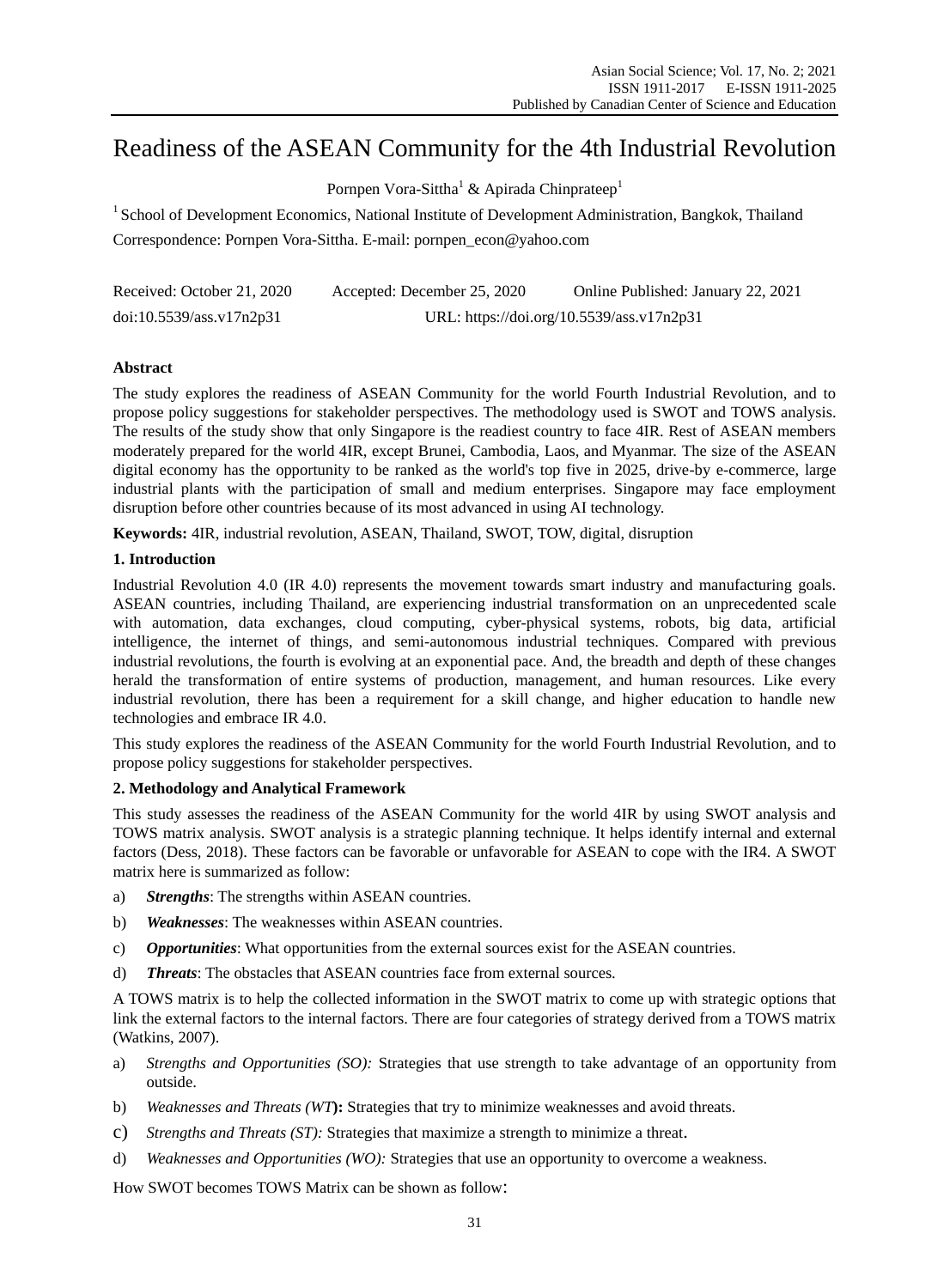

## **3. The Data and Scope of Study**

This study uses secondary data from several sources such as ASEAN Secretariat, International Development Research Centre, the world bank, Google, Temasek Holdings, EF English Proficiency Index, Oxford Economics, Temasek, McKinsey, Government websites, Google, etc. The analysis in this study intends to cover 10 ASEAN communities. Due to data limitation, some analysis may not cover data for all ten countries.

#### **4. Review of Previous Study**

#### *4.1 The Fourth Industrial Revolution*

A technological revolution fundamentally alters the way we live, work, and relate to one another. The First Industrial Revolution used water and steam power to mechanize production. The Second used electric power to create mass production. The Third used electronics and information technology to automate creation. Now a Fourth Industrial Revolution (4IR) is building on the Third. It is the digital revolution, occurring since the middle of the last century.

When compared with previous industrial revolutions, the Fourth is evolving at an exponential rather than a linear pace (Perrault et al., 2018). It involves a paradigm shift from mass production to mass customization, centralized to decentralized decision making, and fully-integrated and collaborative manufacturing systems that respond in real-time to changing demands and conditions in the factory, in the global supply and value chains, and to customer needs. Also, it integrates a set of convergent technologies that create manufacturing systems (Note 1), and integrated smart products using advanced materials and services, leading to smart factories, smart manufacturing, and smart industries (UNIDO, 2019).

## *4.2 The Role of Artificial Intelligence (AI) in the 4IR*

The Stanford Institute for Human-Centered Artificial Intelligence (2019) defines AI as a set of algorithms and methodologies to process data and improve the precision and response time to make or support the decision in classification, forecast, etc. It continues to get smarter and more pervasive, eventually surpassing human capacities in speed and precision, though never quite the same as human beings.

Among the emerging technology, artificial intelligence (AI) is already around us, from self-driving cars and drones to digital assistants, which help users perform various tasks, such as checking their schedules and searching for something on the web to sending commands to another app. AI is an essential part of how these applications work because they learn from every single user interaction, and allows them to recognize speech patterns better and serve users results tailored to their preferences. [\(Klaus Schwab,](https://www.weforum.org/agenda/authors/klaus-schwab) 2016).

The AI Index report finds that commercial and research work in AI, as well as funding, is exploding pretty much everywhere. There's an unusually high concentration in Europe and Asia, with China, Japan, and South Korea leading Eastern countries in AI research paper publication, university enrollment, and patent applications. Besides, the report also finds that AI development is mainly a struggle between the US and China, and with some other prominent countries such as Finland excels in AI education, India demonstrates significant AI skill penetration, Singapore has well-organized government support for AI, and Israel shows a lot of private investment in AI startups per capita (The Stanford Institute for Human-Centered Artificial Intelligence, 2019)

Several advanced economies, most prominently, Germany, the United States of America, Japan, and the Republic of Korea, have formulated strategies for fostering the uptake of the fourth industrial revolution (4IR) technologies to enhance global industrial competitiveness. Increasingly, companies are applying innovative solutions through the deployment of Industry 4.0 technologies, such as Industrial Artificial Intelligence (IAI), the Industrial Internet of Things (IIoT), cloud computing, data analytics, miniaturization, sensors and additive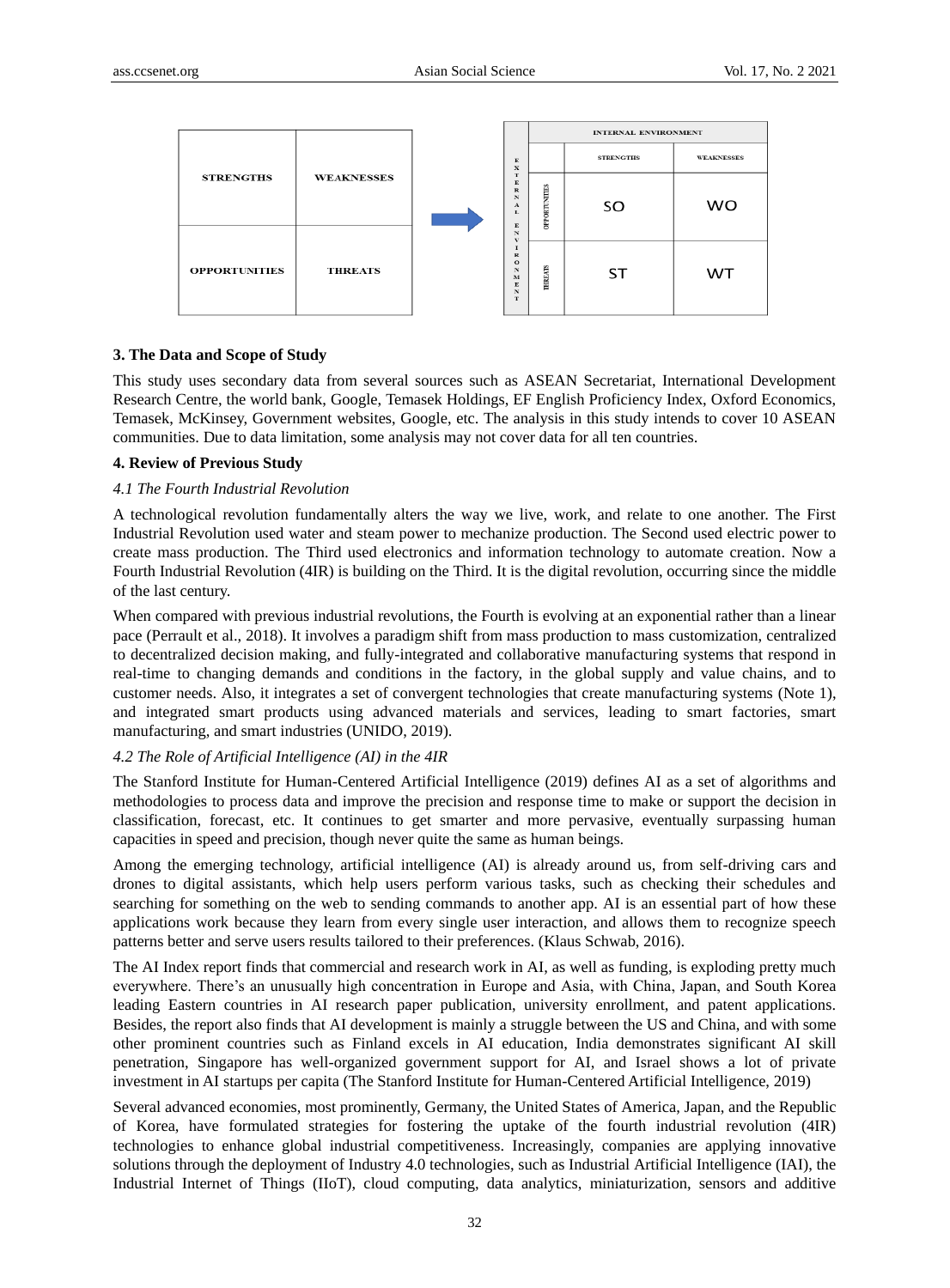manufacturing (3D printing), as well as new materials stemming from the advancement of convergent technologies and sciences (nanotechnology, biotechnology, information technology, and cognitive and social sciences - NBICS)**.** 

#### *4.3 The Government Artificial Intelligence Readiness Index (Note 2)*

AI has the power to transform the way that governments around the world deliver public services. In 2017, Oxford Insights (2019) created the world's first ["Government AI Readiness Index,](https://www.oxfordinsights.com/government-ai-readiness-index/)" to answer the question: how well placed are national governments to take advantage of the benefits of AI in their operations and delivery of public services? The results sought to capture the current capacity of governments to exploit the innovative potential of AI.

According to the findings, the governments of countries in the Global North earn more advantage of AI's gains than those in the Global South. Therefore, there is likely that countries in the Global South could be left behind by the fourth industrial revolution. Not only will they not reap the potential benefits of AI, but there is also the danger that unequal implementation widens global inequalities. However, the report also shows that if accelerating AI development without taking care of ethics and safe public services, AI may give the worst results for the economy and society. Therefore, the government should proceed with caution. The purpose of the assessment and rating readiness is to encourage all governments to prepare themselves as much as possible.

## *4.4 Job Disruption*

The World Economic Forum predicts that significant disruption from the 4IR can be the result of automation and artificial intelligence, which eliminate many jobs and drastically reshaping others. Automation is emerging as a significant threat to jobs. Jobs in factories are more vulnerable to automation than those in IT companies because it is easy to automate manufacturing. The information technology (IT) sector seems to be the least-hit by automation. In manufacturing and engineering, jobs affected by automation are lost permanently. In contrast, in industries like IT, e-commerce, and startups, people who lose their jobs can get upskilled to other jobs (The Economic Times, Jun 28, 2017).

In terms of job replacement by AI, the Artificial Intelligence Index Report 2019 (Standford Human-Center Intelligence, 2019) found that the impact from AI does not appear as an entirely negative consequence if different types of jobs are successfully promoted. The report shows that the AI hiring rate has been increasing across all the sampled countries. They include not just advanced economies, Singapore, Brazil, Australia, Canada, and India, but also several emerging markets that experienced the fastest growth in AI hiring from 2015 to 2019. In the USA, shares of total jobs posting online (Machine Learning jobs) increased from 0.07% in 2010 to over 0.51% in October 2019 of total jobs posted in the US, followed by Artificial Intelligence jobs (0.28%), Neural networks (0.13%), NLP (0.12%), Robotics (0.11%), and Visual Image Recognition (0.10%).

Also, e-commerce companies and startups hold a lot of jobs potential. E-commerce can create a net 12 million new jobs across the country over the next ten years, according to a research report by HSBC. With the rise of online purchases, e-commerce could create 20 million 'gross' jobs across logistics & delivery (70%), customer care, and IT & management (30%) (The Economic Times, Jun 28, 2017).

For penetration of AI skills (Note 2), The USA, China, and India increase their importance in the global economy. An exciting example is India. The average penetration of AI skills in India in selected sectors is 2.6 times the global average across the same set of occupations. It is interesting to note that India is expected to add over 10 million new young people to the labor force every year over the next decade (Economic Times, 2018). The top five sectors with the highest AI skill penetration globally are: Software & IT Services, Hardware and Networking, Education, Finance, and Manufacturing (Standford Human-Center Intelligence, 2019, Figure 4.1.6).

#### **5. The ASEAN Background**

#### *5.1 ASEAN Economic Potential*

The AEC with ten member countries has a combined population of approximately 649.1 million people in 2018, accounting for 8.6% of the world's population. ASEAN's overall economic performance remains robust. With a combined GDP of USD 3.0 trillion in 2018, as compared to USD 2.5 trillion in 2015, ASEAN is currently the fifth-largest economy in the world. As a global trade powerhouse, the region's total trade reached USD 2.8 trillion in 2018, an increase of 23.9% from the 2015 figure of USD 2.3 trillion. The area also attracted USD 154.7 billion worth of investment in 2018 – the highest in history – and a 30.4% increase from total FDI inflows of USD 118.7 billion in 2015.

ASEAN as a world high potential economic group continues to contribute towards the region's emerging position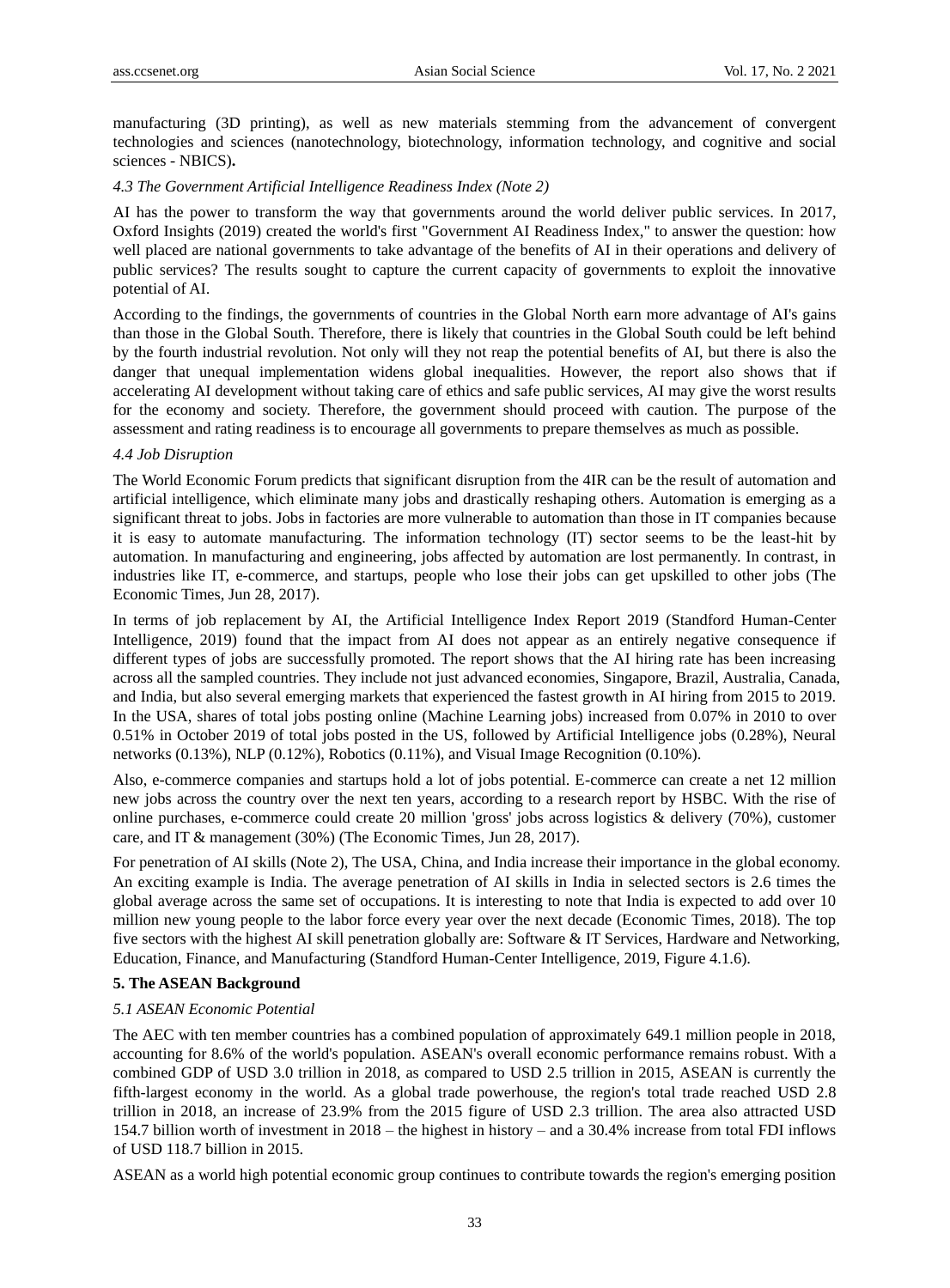as a global growth driver, with intra-ASEAN accounting for the largest share of ASEAN's total trade and FDI inflows in 2018 at 23.0% and 15.9%, respectively. (The ASEAN Secretariat, 2019, p.xiv). The digital economy of ASEAN is 7% of ASEAN GDP and is one of the world centers of industrial production. It has an average economic growth rate of 5.3 percent per year continuously since 2000, higher than the world growth rate of 3.8 percent (CHAN CHUN SING, 2018). The forecast growth rate of gross domestic product at Fixed price in year B.E. ASEAN's 2019 will be 5.2% higher than the emerging and developing economies of 4.7% and the world at 3.7%, as shown in Table 1.

| 2016 | 2017 | 2018f | 2019f |
|------|------|-------|-------|
| 3.0  | 3.7  | 3.7   | 3.7   |
| 1.7  | 2.3  | 2.4   | 2.1   |
| 4.0  | 4.7  | 4.7   | 4.7   |
| 4.8  | 5.3  | 5.1   | 5.2   |
|      |      |       |       |

Table 1. The Growth Rate of Real Gross Domestic Product in ASEAN

Source. ASEAN Secretariat (August 2018); Asian Development Bank (September 2018); International Monetary Fund (October 2018)

Note. ASEAN Secretariat data is based on year-on-year growth rates of GDP in national currencies, in constant price; "f" represents forecast.

Regarding the outbreak of coronavirus, the coronavirus COVID-19 is affecting 218 countries and territories around the world with 75,130,608 cases (December 16, 2020). With more than 600 million people in the region, only 1.83 percent are the cases in ASEAN. The average cases per million people in ASEAN is 2 269.40 far less than the world of 9 632 [\(Johns Hopkins University](https://www.arcgis.com/apps/opsdashboard/index.html#/bda7594740fd40299423467b48e9ecf6) and Southeast Asian Health Ministries).

Even though the COVID-19 impact on ASEAN countries is less than the impact on the world, economic growth in Southeast Asia remains under pressure of COVID-19 outbreaks, because their economic growth rates depend mostly on world imports. The subregion's growth forecast for 2020 is revised down to -4.4% from -3.8% in September. The subregion's outlook for 2021 is also downgraded, with Southeast Asia now expected to grow 5.2% next year compared to the 5.5% growth forecast in September.

#### *5.2 Economic Integration Through the AEC Blueprint*

Towards 2025, the region's economic integration agenda is guided by the AEC Blueprint 2025. The AEC Blueprint 2025 envisions five interrelated and mutually reinforcing characteristics, namely: (1) a highly integrated and cohesive economy; (2) a competitive, innovative, and dynamic ASEAN; (3) enhanced connectivity and sectoral cooperation; (4) a resilient, inclusive, people-oriented, and people-centered ASEAN; and (5) a global ASEAN. Most notable, under the AEC Blueprint 2025, a competitive, innovative, and dynamic ASEAN to cope with the 4IR also included. The policy focus on developing a policy environment supportive of innovation and improves productivity in the region. Besides, it also strengthens ASEAN's participation in global value chains, enhances sectoral cooperation, promotes inclusivity and sustainability. The policy includes support to micro, small, and medium enterprises (MSMEs), and encourages a more proactive role in the global economy (The ASEAN Secretariat, 2019, p. xiii).

#### *5.3 Government Artificial Intelligence (AI) in ASEAN*

The development of AI is an important technology to identify the country's 4IR success. The IDRC uses the Government Artificial Intelligence Readiness Index to measure government readiness in dealing with AI. The report shows that the government in ASEAN well prepare to cope with artificial intelligence (AI) than the world average and the Asia Pacific, with Singapore, Malaysia, the Philippines, and Thailand being the key drivers (Table 2).

| <b>World Rank</b> | <b>ASEAN Rank</b> | Country     | <b>Index</b> |
|-------------------|-------------------|-------------|--------------|
|                   |                   | Singapore   | 9.186        |
| 22                |                   | Malaysia    | 7.108        |
| 50                |                   | Philippines | 5.704        |
| 56                |                   | Thailand    | 5.458        |

Table 2. Government Artificial Intelligence Readiness Index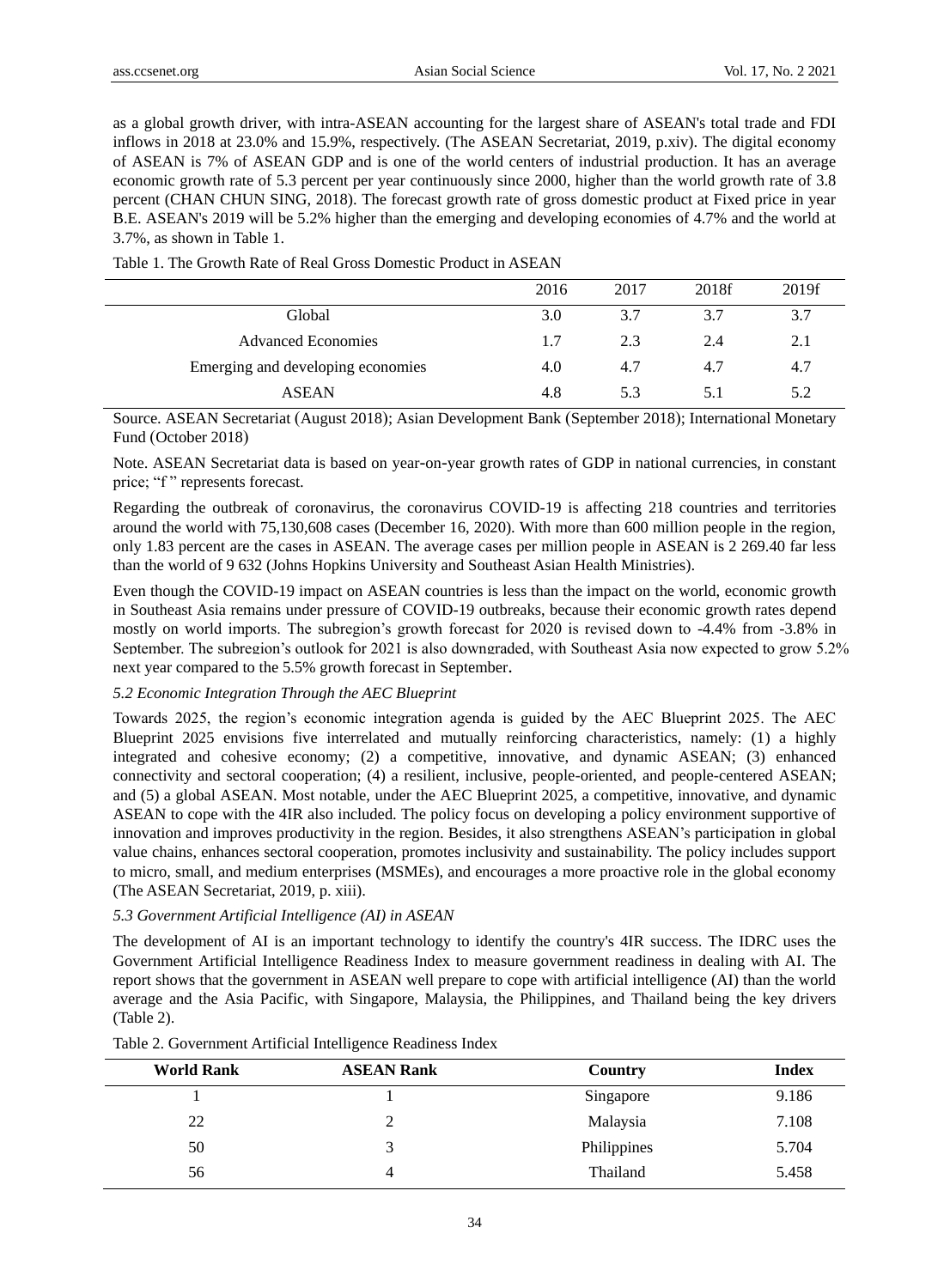| 57  | 5                                           | Indonesia         | 5.420 |
|-----|---------------------------------------------|-------------------|-------|
| 70  | 6                                           | Vietnam           | 5.081 |
| 121 | 7                                           | Brunei Darussalam | 3.143 |
| 125 | 8                                           | Cambodia          | 2.810 |
| 137 | 9                                           | Laos              | 2.314 |
| 159 | 10                                          | Myanmar           | 1.385 |
|     | <b>Average of ASEAN 10 Countries</b>        |                   | 4.761 |
|     | <b>Average of Asia-Pacific 54 Countries</b> |                   | 3.558 |
|     | <b>Average of World 194 Countries</b>       |                   | 4.03  |
|     |                                             |                   |       |

Source. IDRC (2019). Government Artificial Intelligence Readiness Index, pp. 32-37

## *5.4 Positive Sign in Population Structure*

ASEAN population structure is ready to be accelerated to digital growth. **With** more than 600 million people in the region, about 50 percent of them are at the age between 20-54 in the year 2017, classifying as the age of ready to be accelerated to digital growth (Figure1). Also, ASEAN's middle class is expected to more than double in size from 135 million (24% of ASEAN's population) to 334 million (51% of the population) by 2030 (Moddle Class and Homi Kharas, 2019).



Figure 1. Population structure in ASEAN during 2000-2017 Source. The ASEAN Secretariat, 2018.

Note. Total ASEAN here excludes Singapore's non-resident population.

## *5.5 Benefits Earned from The Digital Economy Via the Internet*

ASEAN is the fastest-growing internet market in the world. With over 125 000 new users. It has the potential to develop and control the benefits of the digital economy via the internet. The World Bank and Google estimates that the number of internet users at least six countries, namely Thailand, Indonesia, Vietnam, Philippines, Malaysia, and Singapore, should be double in the year 2020 from 2015 (Figure 2)

## *5.6 Promising Size of ASEAN E-Commerce Market*

Several countries in ASEAN, such as Thailand and Indonesia, use the internet on average 4.2 and 3.9 hours per day, respectively; the highest record in the world, while Americans use the internet for only 2 hours a day. This phenomenon reflects the potential for the development and control of the benefits of the digital economy. Besides, the number of internet users in ASEAN has almost doubled during the year 2015-2020 in each country (as shown in Figure 3), shows a strong foundation that ASEAN is capable to participate in Industry 4.0. In 2016, Google and Temasek predicted that ASEAN's e-commerce market would expand more than three times in 2020, and there is an opportunity to grow to \$ 88 000 million by 2025 (Figure 3)

However, rapid E-Commerce expansion is considered a threat to the local wholesalers and retailers that are unable to cope with the changing world. Of which the main driving force of e-commerce for the region is currently the presence of foreign shopping portals such as Alibaba, which owns Lazada, Shopee, and Tokopedia.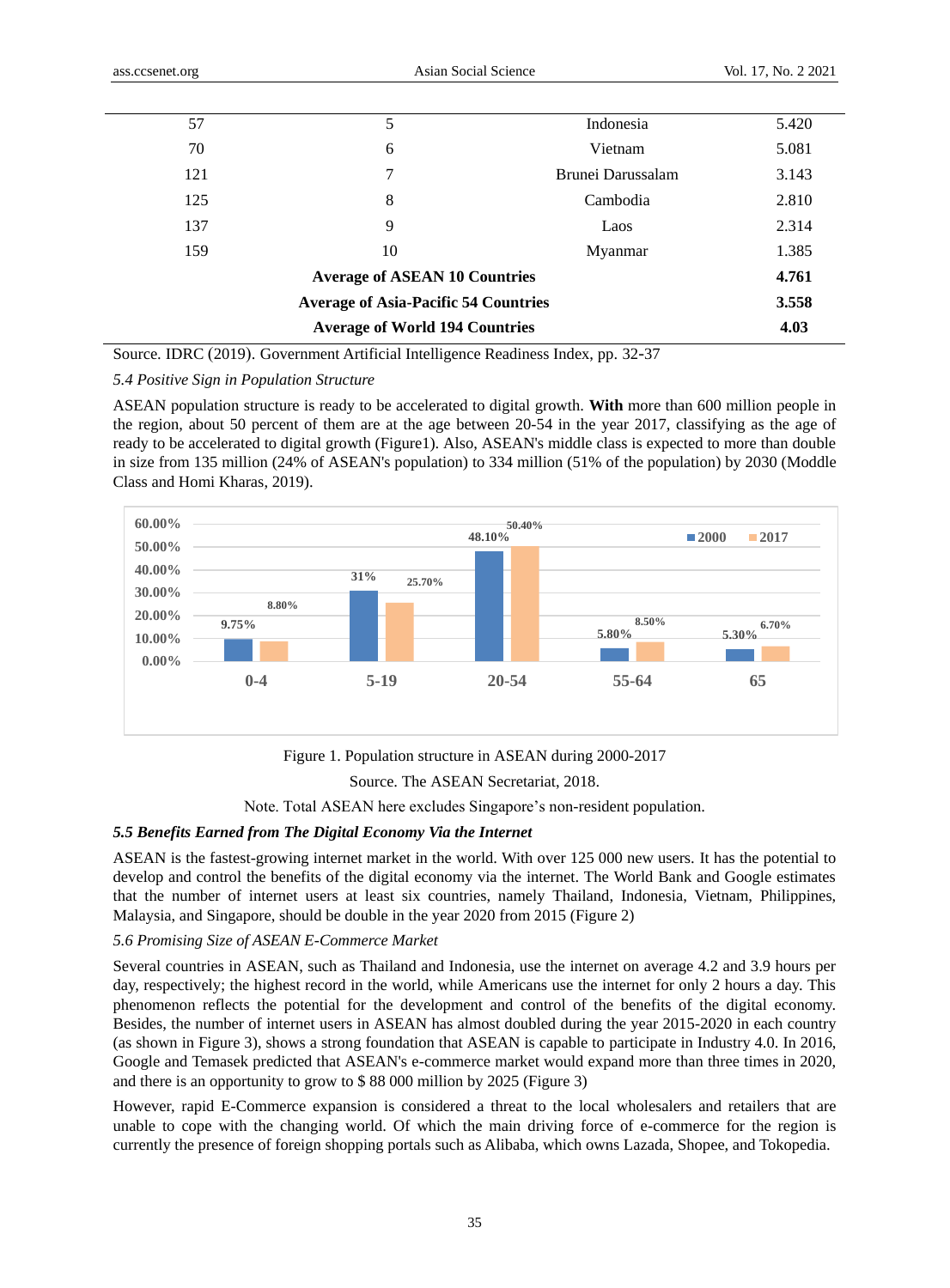

Figure 2. Internet User by Country in ASEAN

Source. World Bank, Google.



Figure 3. Estimated Size of Southeast Asia's E-Commerce Market (in Billions,USD) Source. Google, Temasek Holdng, 2016.

# *5.7 Financial Sector in ASEAN*

The six-member countries, namely Indonesia, Malaysia, Philippines, Thailand, Singapore, and Vietnam, aiming to consolidate the financial group by 2020, this enables the same standard of financial services in the member countries, such as the banking system, payment systems, insurance, and capital markets, etc. The proper standard financial sector will help support the expansion of trade and international investment in the region, which leads to the development of the real economic benefit to the allocation of financial resources risk diversification and developing a complete financial system.

Financial business is one of the sectors that give much importance to AI because it helps to improve the efficiency of the financial industry faster by using AI as a way to help customers and commercial organizations connect easily and quickly. According to a study by Chinese public finance agencies (He and Guo,2018), the research shows that applying AI in financial businesses is also a threat to employment in banking, insurance, and equity markets, with a decreased by 23 percent in 2027 from 2017. Insurance employees will be the most affected, followed by the banking business, and the equities market. This study expects that Financial sectors of countries with large financial areas in ASEAN, such as Singapore Malaysia, Thailand, and the Philippines, are probably getting harder hit than the rest.

#### *5.8 Lack of The Legal Readiness of Data Privacy.*

Most ASEAN countries in ASEAN do not developed their legal regulation regarding data privacy when compared to their electronic transactions. Based on the IDRC indicators, only 6 countries have laws and / or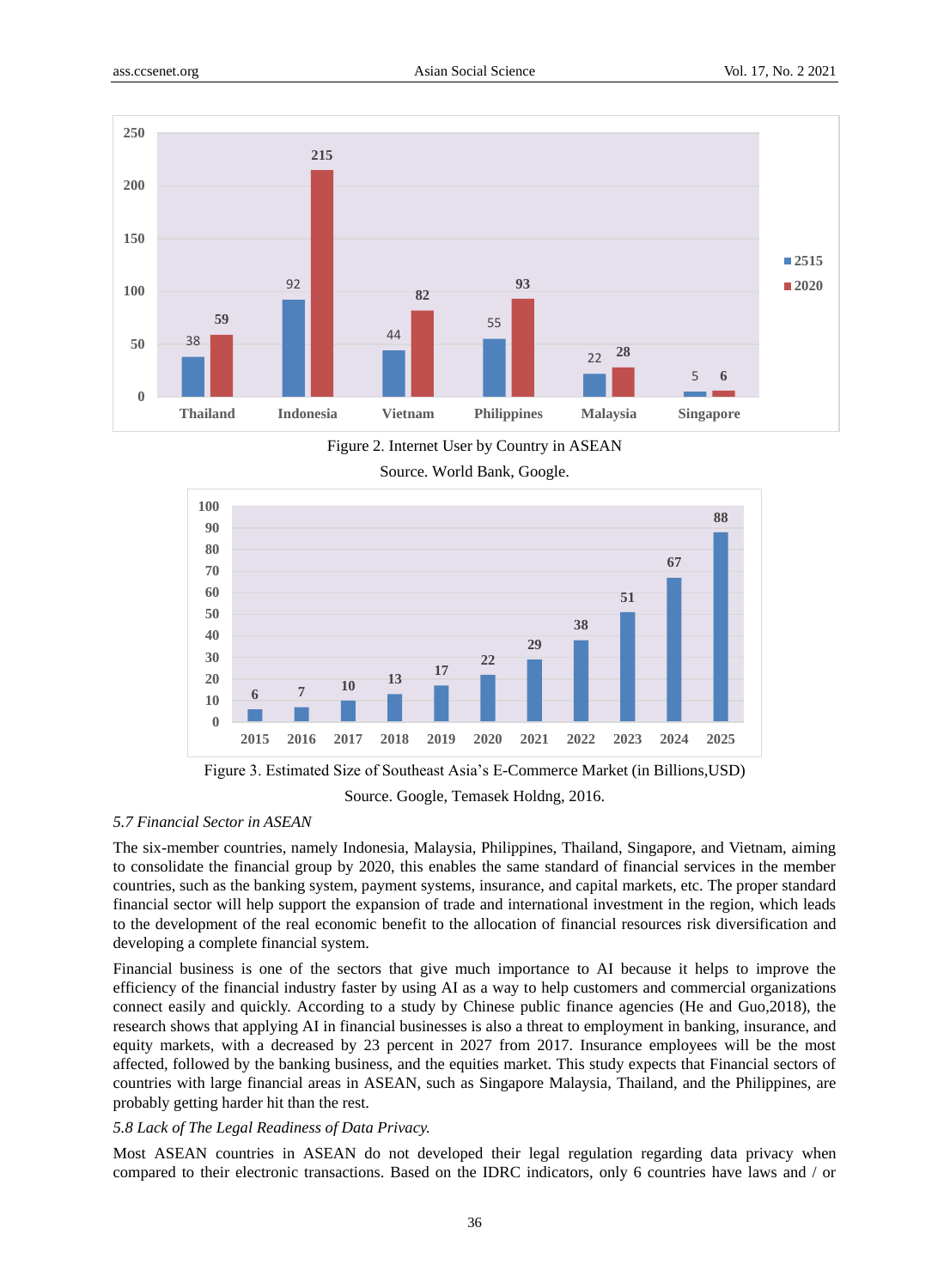ethical frameworks to protect privacy information from the use of AI; they are Singapore, Malaysia, Thailand, Indonesia and Vietnam. Lack of such legal is a hindrance to develop the digital economy in line with national development towards industrial 4.0 era (Table 3)

| <b>ASEAN Country</b> | Score    | Ranking        |
|----------------------|----------|----------------|
| Brunei               | 0.671    | $\overline{4}$ |
| Cambodia             | 0.514    | 9              |
| Indonesia            | 0.671    | 5              |
| Lao                  | 0.557    | 7              |
| Malaysia             | 0.771    | $\overline{2}$ |
| Myanmar              | $\theta$ | 10             |
| Philippines          | 0.729    | 3              |
| Singapore            | 0.814    | 1              |
| Thailand             | 0.629    | 6              |
| Viet Nam             | 0.529    | 8              |

|  |  | Table 3. Legal Principles and Ethical Frameworks for Protecting Privacy Information from AI |  |  |
|--|--|---------------------------------------------------------------------------------------------|--|--|
|--|--|---------------------------------------------------------------------------------------------|--|--|

Source. IDRC (2019). Government Artificial Intelligence Readiness Index 2019. Compiled by Oxford Insights and the International Development Research Centre.

## *5.9 Weak in English Proficiency*

English is the language for ASEAN to work together. But the majority of the population is still weak in English. This problem hinders development through the IR4, because many educational resources related to digital technology are often provided in English. According to the English Proficiency Index (EFI,2019) ranking, it divides English language skills into five levels: very high level, high level, middle level, low level, and very low level. The result appears only Singapore, the Philippines, and Malaysia earn high scores and remain in the rank of Very high and high proficiency in English. Thailand's position is in the "very low proficiency," the same level as Myanmar and Cambodia, lower than in Indonesia and Vietnam, as shown in Table 4.

| 2018 Rank | Country     | 2018 Band               |
|-----------|-------------|-------------------------|
| 5         | Singapore   | Very High Proficiency   |
| 20        | Philippines | <b>High Proficiency</b> |
| 26        | Malaysia    | <b>High Proficiency</b> |
| 52        | Vietnam     | Low Proficiency         |
| 61        | Indonesia   | Low Proficiency         |
| 74        | Thailand    | Very Low Proficiency    |
| 86        | Myanmar     | Very Low Proficiency    |
| 94        | Cambodia    | Very Low Proficiency    |

Table 4. Rank of English Proficiency Index for ASEAN

Source. [EF English Proficiency Index,](https://www.ef.co.th/epi/) 9<sup>th</sup> edition. <https://www.ef.co.th/epi/about-epi/>

*5.10 Low Adoption Rate for AI in ASEAN's Manufacturing Sector*

Private entrepreneurs were increasingly adopting AI from 8 percent in 2017 to 14 percent in 2018 (IDC Asia / Pacific Enterprise Cognitive / AI survey, 2018). The most AI-based entrepreneurs in ASEAN are Indonesia, with 24.6 percent, followed by Thailand (17.1%), Singapore (9.9%), and Malaysia (8.1%). The rate of adoption in AI technology is still low compared to North Asian countries. For example, more than 80% of companies in China and South Korea believe that the ability of AI will be essential for the success and competitiveness of the organization in the coming years. The main obstacle to access to AI technology is the lack of skills, knowledge and high costs (Fintech News, 2018).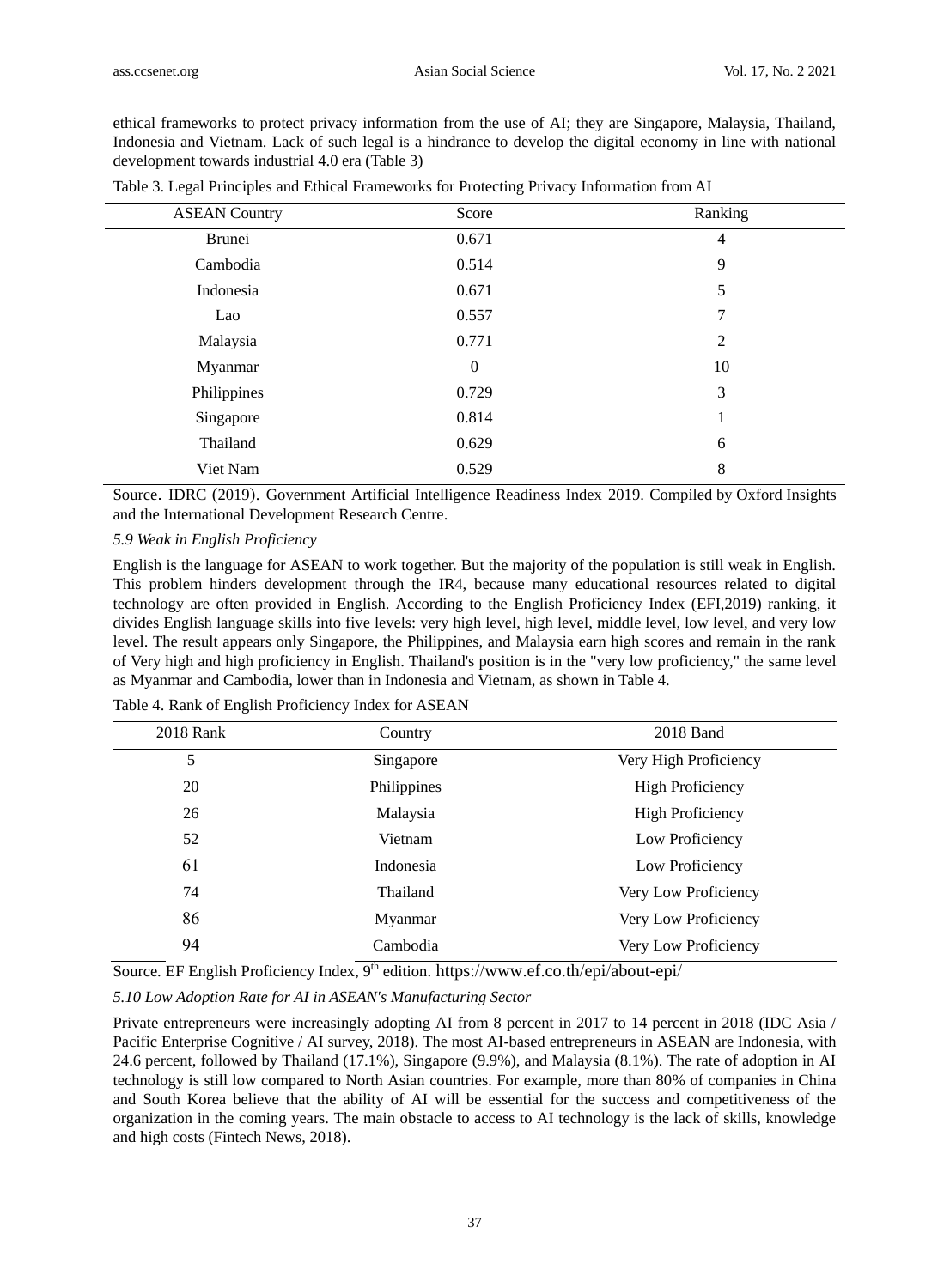



Source. Fintech News "Adoption of Artificial Intelligence on the rise in Asean, October 16, 2018.

#### *5.11 Adhering to Traditional Products and Services.*

Studies from the Association of Southeast Asian Nations have shown that producers in ASEAN, including Malaysia and Thailand, are in the early stages of digital investment. Management models are somewhat outdated, such as production competitiveness still bases on low labor costs, not interested in responding to customers' needs, working under an environment of insufficient information and connectivity**.** Also, most ASEAN entrepreneurs still believe in producing particular products or services that make a lot of money for the company, not interested in creating new products and services, resulting in only 25% on the average of products and services that were successful. And only 10% of companies can maintain long-term business growth; another 90% are unable to sustain their growth (Worawisut, 2009).

#### *5.12 Lack in Awareness of Insufficient Capacity in Innovation*

In the Global Competitiveness Report 2017/2018 by the World Economic Forum, there is one question asked the businessmen in all countries that "What are the problems in doing your business?". There are 16 categories for them to enter the number indicating the priority of each problem. The low rank shows that business people think that the problem is essential, and the high-level shows that it is less critical. Item 15, asking "Insufficient capacity to innovate," the results show that there are only four countries, namely Singapore, Thailand, Brunei, and Cambodia, aware that they have the insufficient capacity in innovation. The rest of them sees other problems more important than the lack of innovation. As shown in Table 5

| Country     |                          | problematic factors (a)  |  |
|-------------|--------------------------|--------------------------|--|
|             | rank                     | score                    |  |
| Brunei      | $\overline{4}$           | 12.2                     |  |
| Cambodia    | 7                        | 6                        |  |
| Indonesia   | 15                       | 2.5                      |  |
| Lao         | 12                       | 4.2                      |  |
| Malaysia    | 11                       | 5.4                      |  |
| Myanmar     | $\overline{\phantom{a}}$ | $\overline{\phantom{0}}$ |  |
| Philippines | 11                       | 2.3                      |  |
| Singapore   | $\overline{2}$           | 22.4                     |  |
| Thailand    | $\overline{4}$           | 10.5                     |  |
| Viet Nam    | 15                       | 2.5                      |  |

Table 5. Rank of ASEAN Awareness in Their Insufficient Capacity in Innovation

Note. This table produces by author; data derived from World Economic Forum, Executive Opinion Survey ใน The Global Competitiveness Report 2017–2018

*5.13 An Unexpected Growth of ASEAN Digital Economy in 2025*

The internet economies in Malaysia, Thailand, Singapore, and the Philippines are growing by between 20% and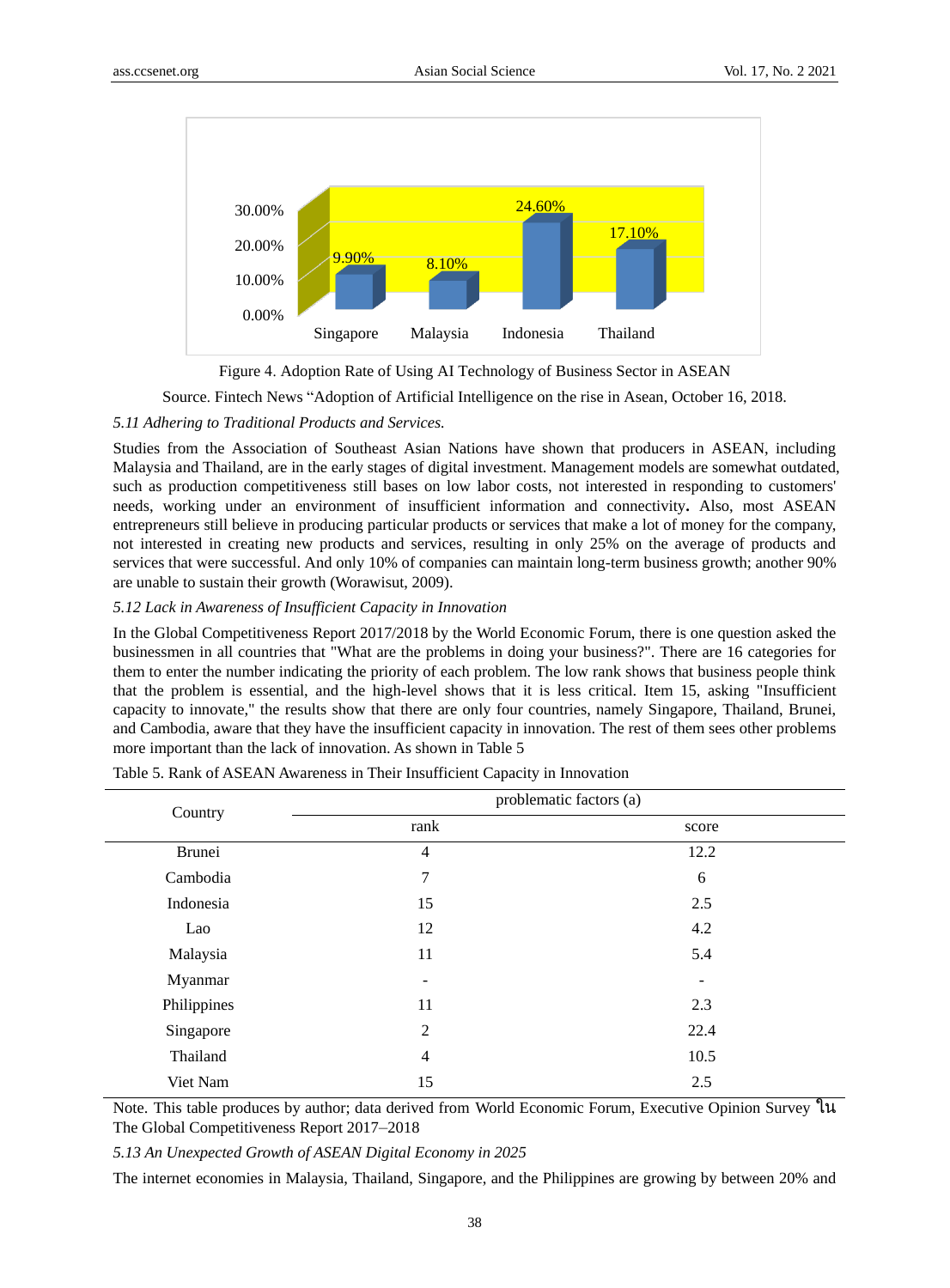30% annually, with no signs of slowing down. This is a remarkable feat compared to other regions. The two pacesetters in the region are Indonesia and Vietnam, which lead the pack with growth rates in excess of 40% a year (Google & Temasek / Bain, e-Conomy SEA 2019).

Google and Temasek 2018 (Google & Temasek, e-Conomy SEA, 2018) predicted that Southeast Asia's internet economy would create more than 1.7 million permanent jobs by 2025, three times as much as 2018. The value of the digital economy of 6 major ASEAN markets, including Indonesia, Malaysia, Philippines, Singapore, Thailand, and Vietnam, will grow from \$ 50 000 million to the US \$ 200 000 million in 2025.

## *5.14 Employment Threat*

Most ASEAN is still unable to adapt themselves to cope with the world's 4th Industrial Revolution. Using robots to work for people is considered a threat to unemployed workers. According to the Cisco and Oxford Economics study of the impact of AI on workers in six ASEAN countries, Singapore workers are likely to have the worst effect from AI usage in the next decade. With 1 in 5 of the full-time employees (20.6%) will be replaced by AI in 2028, this figure is higher than Vietnam (13.8%), Thailand (11.9%), Philippines (10.1%), Indonesia (8.1%) and Malaysia (7.4%). The workers in Singapore suffer from the problem of unemployment before other countries because it is more advances in the use of AI than any other country.

#### *5.15 Income Inequality in ASEAN*

Collective efforts by ASEAN and the UN have helped the region to achieve large gains in poverty reduction.

The number of people in extreme poverty in Southeast Asia declined from 138 million in 2000 to 44 million in 2015, and the UN Economic and Social Commission for Asia and the Pacific (Escap) predicts the figure will fall below 25 million by 2030 (Tanyatorn Tongwaranan,2018). However, there continue to be development gaps between countries and income gaps within countries. it is less successful in increasing the size of the middle class in bridging disparity gaps. The gaps are expected to widening rather than decreasing with the development of IR4. The poor continue to benefit the least from the gains of development within ASEAN.

#### **6. Results of the Study**

# *6.1 SWOT Analysis*

This paper evaluates the readiness of the ASEAN Community for the world Fourth Industrial Revolution and recommends strategies for developing ASEAN towards the 4th Industrial Revolution (IR4). The results of the study for SWOT analysis are presented in Table 6.

| Strengths                                                                                                                                                                                                                                     | Weaknesses                                                                                                                                            |
|-----------------------------------------------------------------------------------------------------------------------------------------------------------------------------------------------------------------------------------------------|-------------------------------------------------------------------------------------------------------------------------------------------------------|
| 1. ASEAN has high economic potential in GDP and GDP growth.                                                                                                                                                                                   | 1. Based on the IDRC indicators, only 6 countries have<br>laws and/or ethical frameworks to protect privacy<br>information in using AI.               |
| 2. The readiness of cooperation in innovation to enhance<br>industrial readiness 4.0 has appeared in AEC Blueprint 2025                                                                                                                       | 2. Lack of direction to develop into the IR4 in the long<br>run; only Singapore, Malaysia, and Indonesia have a<br>strategic plan for AI development. |
| 3. ASEAN is better equipped with artificial intelligence (AI) than<br>the world average and the Asia Pacific (IDRC, 2019).                                                                                                                    | 3. The majority of ASEAN people are weak in English,<br>which hinders the development of digital technology.                                          |
| 4. The population structure in ASEAN indicates their readiness to<br>be accelerated to digital growth                                                                                                                                         | 4. The adoption rate for AI in ASEAN's manufacturing<br>sector is low.                                                                                |
| 5. ASEAN has the potential to reap the benefits of the digital<br>economy via the internet                                                                                                                                                    | 5. Most ASEAN entrepreneurs still adhere to traditional<br>products and services. Only 10% of companies can<br>maintain long-term business growth.    |
| 6. At least six member countries, namely Indonesia, Malaysia,<br>Thailand,<br>Philippines,<br>Singapore, and Vietnam, aim to<br>consolidate the financial group by 2020 (Vora-Sittha, 2016);<br>reflecting a robust financial sector in 2020. | 6. Most entrepreneurs in ASEAN are not aware that they<br>have the insufficient capacity in innovation.                                               |
|                                                                                                                                                                                                                                               | 7. The COVID-19 impact on ASEAN countries may<br>slow down the pace of enhancing IR4 (speed up)                                                       |

Table 6. Results of the SWOT Analysis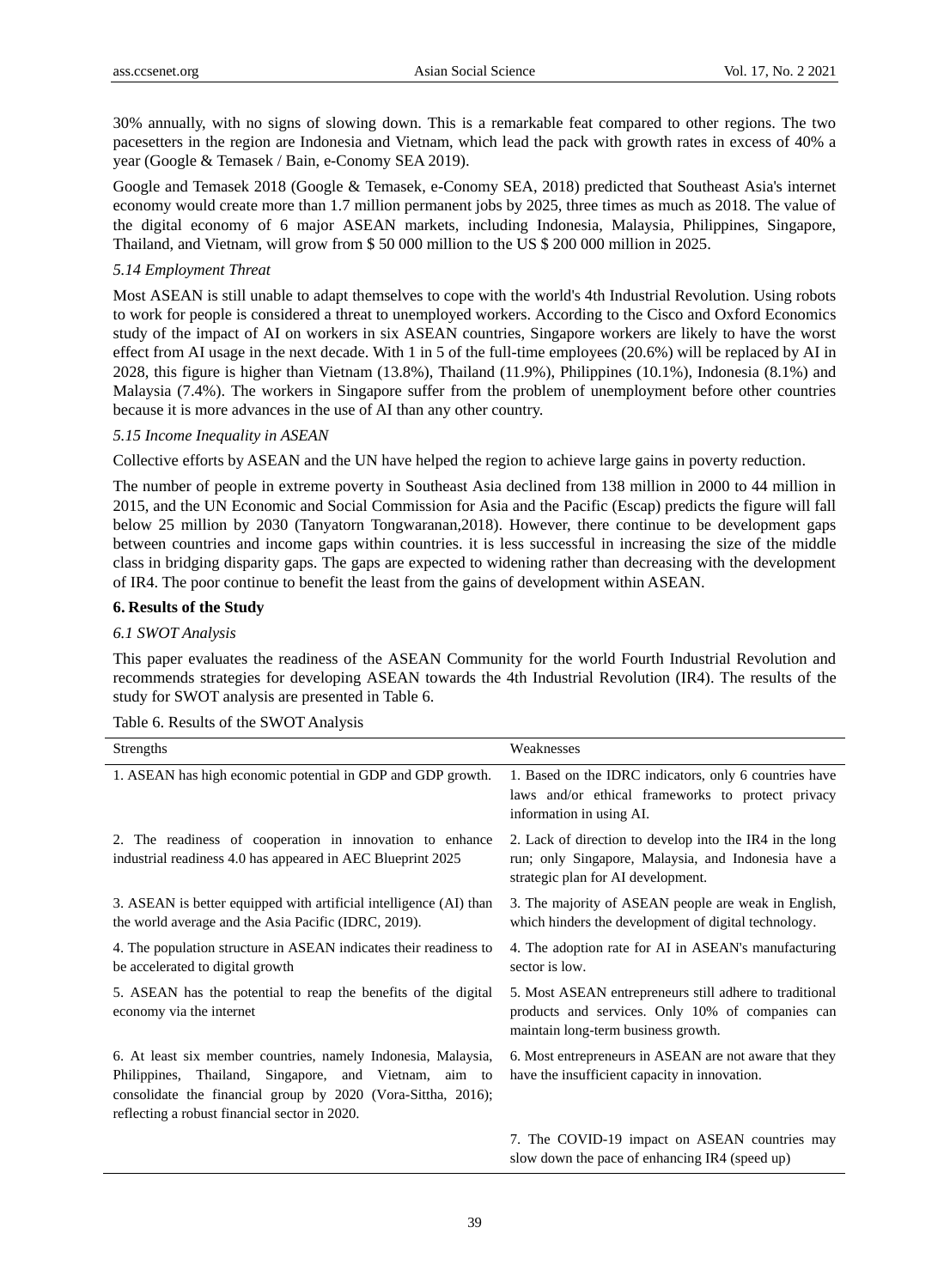8. Income inequality in ASEAN is expected to widening rather than decreasing with the development of IR4. This becomes detrimental for long term economic growth in ASEAN.

9. Most ASEAN is still unable to adapt themselves to cope with the world's 4th Industrial Revolution. Using robots to work for people is considered a threat to unemployed workers.

| <b>Opportunities</b>                                                                                                                                                                                                                                                                                                                    | <b>Threats</b>                                                                                                                                                                                              |
|-----------------------------------------------------------------------------------------------------------------------------------------------------------------------------------------------------------------------------------------------------------------------------------------------------------------------------------------|-------------------------------------------------------------------------------------------------------------------------------------------------------------------------------------------------------------|
| 1. The size of the ASEAN digital economy has the opportunity to<br>be ranked as the world's top five in 2025, led by Indonesia,<br>Malaysia, Philippines, Singapore, Thailand, and Vietnam                                                                                                                                              | 1. The robot is a threat to unemployment. The<br>workers in Singapore are expected to face the<br>problem of unemployment before other countries<br>because of its most advanced in using AI<br>technology. |
| 2. As one of the world industrial production center, ASEAN<br>countries with large industrial plants have the opportunity to apply<br>AI and IT to the production process for handling the limitations of<br>personnel and data storage.                                                                                                | 2. The rapid expansion of electronic commerce<br>(E-Commerce) all over ASEAN is a threat to<br>wholesalers and retailers in the country.                                                                    |
| 3. Small and medium enterprises have the opportunity to apply AI<br>technology for specific parts of the production process, and<br>develop their business in line with the broad industry.                                                                                                                                             | 3. AI technology affects employment in the financial<br>sector.                                                                                                                                             |
| 4. E-commerce business has a high potential for expansion in<br>ASEAN. The leading markets are Indonesia, Singapore, and<br>Thailand with an expected total market share of 74.96 percent in<br>2025.                                                                                                                                   | 4. The IR4 technology of the world is expensive,<br>entrepreneurs in ASEAN hesitate to invest, rather<br>than rushing to reap profits from new technology.                                                  |
| 5. Entering the IR4 is an opportunity for ASEAN entrepreneurs to<br>use digital technology in increasing productivity and reduce the<br>problem of pressing labor costs.                                                                                                                                                                | 5. The differences in the readiness of the 4IR of<br>ASEAN countries may come up with the risk of<br>having more disparity between ASEAN members.                                                           |
| 6. Currently, the world tries to coordinate data standards in data<br>supervision or the data protection framework between member<br>countries. It is an excellent opportunity for ASEAN member<br>countries to jointly push the Master Plan on ASEAN Connectivity<br>2025 to maintain the center and unity of ASEAN data transactions. | 6. According to the Global Cybersecurity Index<br>(GCI) in 2018, most ASEAN countries do no<br>commit to cybersecurity, except<br>Singapore,<br>Malaysia, Thailand, and Vietnam.                            |

#### *6.2 TOWS Matrix Analysis*

The TOWS Matrix helps to identify and select one or more strategies to pursue. It works by taking each box from the SWOT and using them to form the TOWS as follows.

# *Strengths and Opportunities (SO)*

Aiming at accelerating the size of its digital economy to be ranked world top 5 in the year by 2025, ASEAN should use e-commerce as a driving force for its expansion. ASEAN owes the internal strength of having a population structure already coping with digital growth. Following a Strengths-Opportunities framework, ASEAN also has an excellent opportunity for large industrial plants in ASEAN to cooperate in transferring AI technology in the production process. At the same time, small and medium-sized organizations can apply AI technology to specific parts of the production process.

#### *Weaknesses and Opportunities (WO)*

The majority of ASEAN is weak in English proficiency, An expectation of being the world's top five largest digital economies would be an incentive to enhance ASEAN English proficiency and digital skills. To improve the internal weaknesses of ASEAN both in English and digital competency, the government should use social media as a mechanism to keep them coping with the changing world. Besides, the government should put effort into the training program for their entrepreneurs' attitude; by changing their opinion from low prices of goods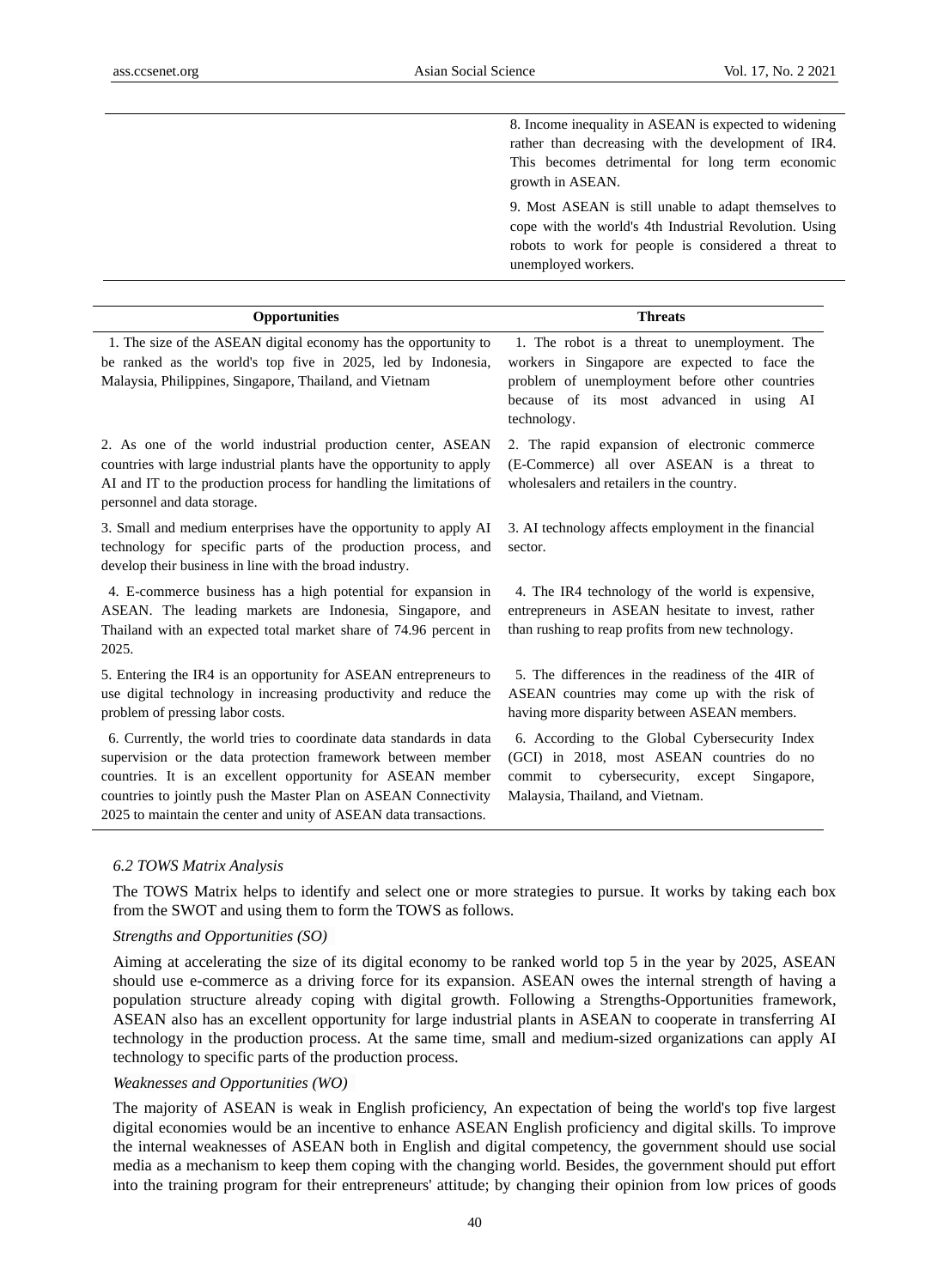and wages towards the innovation of high productivity and low cost.

#### *Weaknesses and Threats (WT)*

The rapid expansion of electronic commerce (E-Commerce) is a threat to domestic wholesale and retail entrepreneurs. ASEAN governments should reap the benefits by collecting tax on e-commerce transactions thoroughly as a defensive strategy. Also, to help recede the risk for people who do not yet adjust to the cyber world, the countries that still lack cyber measures should hurry up in enacting legislation.

#### *Weaknesses and Opportunities (WO)*

To avoid threats and minimize weaknesses, the government should enact data privacy laws for reducing the risk of people who are not yet adapting to the cyber world. A Country that expedites the issuance of an AI strategic plan would be beneficial for its entrepreneurs to enhance their long-term investment in digital.

## **7. Conclusions and Policy Recommendations**

For ASEAN, only Singapore is the readiest country to face with the 4IR. Most countries in ASEAN members moderately prepared for the world 4thIR, except Brunei, Cambodia, Laos, and Myanmar. The size of the ASEAN digital economy has the opportunity to be ranked as the world's top five in 2025, led by Indonesia, Malaysia, Philippines, Singapore, Thailand, and Vietnam. The population structure in ASEAN is ready to be accelerated to digital growth. The members have the potential to reap the benefits of the digital economy via the internet.

AI has the power to transform the way that governments around the world deliver public services. The capacity of governments to exploit the innovative potential of AI in ASEAN is better than the world average and the Asia Pacific. Indonesia, Thailand, Singapore, and Malaysia are the top that is most apply AI technology in ASEAN; at the rate of 24.6%, 17.1%, 99.9%, and 8.1%, respectively.

The robot is a threat to unemployed workers. Workers in Singapore may face the problem of unemployment before other countries because of its most advanced in using AI technology.

E-commerce business may have a high potential for expansion in ASEAN. The leading markets in this area are Indonesia, Singapore, and Thailand, with a total market share of 74.96 percent in 2025. One single market for ASEAN e-commerce and the online platform is a necessary condition for competing with the world e-commerce. Facilities for intraregional transportation and payment mechanism are required for the market to work.

ASEAN also has an excellent opportunity for large industrial plants in ASEAN to cooperate in transferring AI technology in the production process. At the same time, small and medium-sized organizations can apply AI technology to specific parts of the production process.

Readiness differences of the IR4 among ASEAN countries may come up with the risk of having more disparity between ASEAN members shortly.

ASEAN lacks cyber measures to prevent and reduce the risk of threats from outside countries.

The COVID-19 pandemic already accelerates digital transformation. This also happens in ASEAN as well as most parts of the world. Social distancing and public-private measures change people's lifestyles and working forms. Businesses and governments then rely more on technologies—and one quick step for IR-4 transformation in our opinion, to share and involve knowledge, news, information, goods, and services to likely change a "new normal" lifestyle in the public view as of 2020 and 2021.

#### **Acknowledgements**

This paper is part of a short research paper titled "Preparation and Progress of ASEAN Community Adaptation Towards The 4th Industrial Revolution of The World". The research was funded by the International Institute for Trade and Development (Public Organization) "ITD" in 2019. We humbly extend our thanks to ITD and all concerned persons who co-operated with us in this research work.

## **References**

Ariffin, E. (2019). Can Industry 4.0 revolutionise manufacturing? *The ASEAN POST*, February 26,2019.

Class, M., & Kharas, H. The Emerging Middle Class in Developing Countries. *OECD Working Papers*. No.285. https://dx.doi.org/10.1787/5kmmp8lncrns-en

Dess, G. (2018). *Strategic Management*. United States: McGraw-Hill. [ISBN](https://en.wikipedia.org/wiki/International_Standard_Book_Number) [9781259927621](https://en.wikipedia.org/wiki/Special:BookSources/9781259927621)

Education First. (2019). *[EF English Proficiency Index](file:///F:/Active/วิจัยส่ง%20ITD/industry%204.0%20all/Industry%204.0%20_all/รวมงานส่ง%20itd/EF%20English%20Proficiency%20Index)* (9th ed.). Retrieved from <https://www.ef.co.th/epi/about-epi/>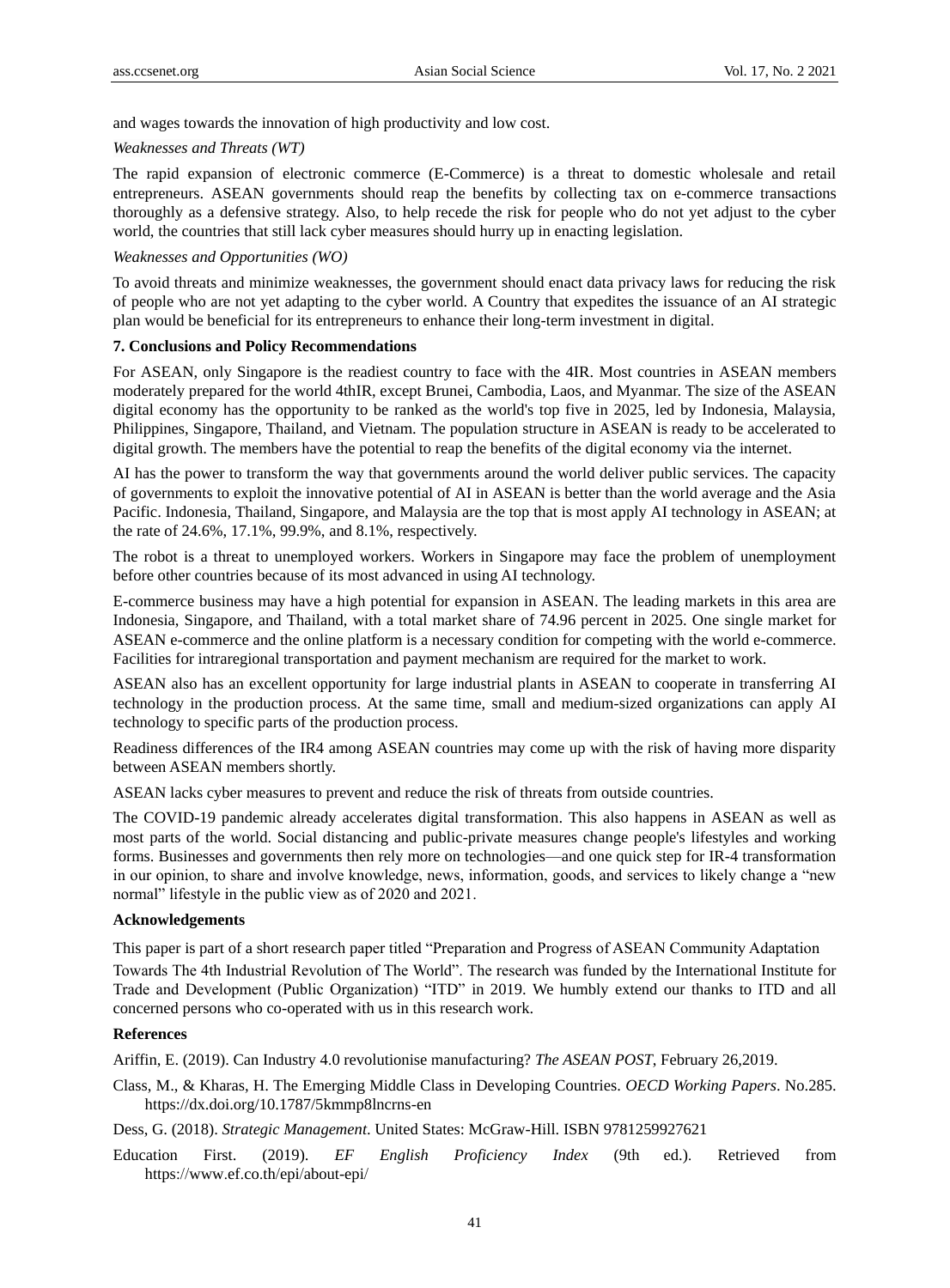- Disruptive Tech ASEAN. (2018). Adoption of artificial intelligence on the rise in ASEAN. *Fintech News*. October 16, 2018.
- Google, Temasek, & Bain, e-Conomy SEA. (2018). Southeast Asia's Internet economy hits an inflection point. *e-Conomy SEA*.
- Google, Temasek, & Bain, e-Conomy SEA. (2019). *Swipe up and to the right: Southeast Asia's \$100B Internet economy in e-Conomy SEA 2019.*
- HE, D., & Guo, V. (2018). 4 Ways AI will Impact the Financial Job Market. *World Economic Forum (WEF*). Retrieved that the contract of the contract of the contract of the contract of the contract of the contract of the contract of the contract of the contract of the contract of the contract of the contract of the contract of

https://www.weforum.org/agenda/2018/09/4-ways-ai-artificial-intelligence-impact-financial-job-market/

- HRn ASIA. (2018). *Workers in Singapore Worst Hit by AI Disruption in ASEAN*. Retrieved from <https://www.hrinasia.com/resource/workers-in-singapore-worst-hit-by-ai-disruption-in-asean/>
- IDRC. (2019). *Government Artificial Intelligence Readiness Index 2019.* Compiled by Oxford Insights and the International Development Research Centre.
- ITU. (2017). *Global Cybersecurity Index 2017.* <https://doi.org/10.1787/5d87fa05-en>
- *[Johns Hopkins University](https://www.arcgis.com/apps/opsdashboard/index.html#/bda7594740fd40299423467b48e9ecf6) and Southeast Asian Health Ministries.* Retrieved from https://www.csis.org/programs/southeast-asia-program/southeast-asia-covid-19-tracker-0
- Lohatepanont, K. (2019). Cautious optimism on Asean's Digital Economy. *Asia Focus*. Jun 17, 2019.
- Oxford Insights and the International Development Research Centre. (2019). *Government Artificial Intelligence Readiness Index 2019*[. https://doi.org/10.1016/j.ijinfomgt.2019.08.002](https://doi.org/10.1016/j.ijinfomgt.2019.08.002)
- Pantaweesak, N. (2019). AI enhances business potential Manufacturing industry in the 4.0 era. *Economic Intelligence Center (EIC) Siam Commercial Bank*.
- Prachachart.net (2019). *Where is Thai English in ASEAN.* Retrieved from http://www.thai-aec.com/
- Perrault, R. et al. (2019). *The AI Index 2019 Annual Report*. AI Index Steering Committee, Human-Centered AI Institute, Stanford University, Stanford, CA. December 2019. Retrieved from https://aipo-api.buddyweb.fr/app/uploads/2020/07/ai\_index\_2019\_introduction.pdf
- [Schwab,](https://www.weforum.org/agenda/authors/klaus-schwab) K. (2016). The fourth industrial revolution: what it means, how to respond. *World Economic Forum Global Agenda,* 14 Jan 2016. <https://doi.org/10.3390/joitmc4030021>
- Sing, C. (2018). A Resilient and Future-Ready ASEAN. *ASEAN ECONOMIC INTEGRATION BRIEF.* Minister for Trade and Industry of Singapore, Chair of the ASEAN Economic Ministers 2018. No. 04 / NOVEMBER 2018. Retrieved from [https://asean.org/storage/2018/11/AEIB\\_4th-Issue\\_r1.pdf](https://asean.org/storage/2018/11/AEIB_4th-Issue_r1.pdf)
- The ASEAN Secretariat. (2015). *ASEAN Economic Community Blueprint 2025*. Jakarta, ISBN 978-602-0980-59-1
- The ASEAN Secretariat. (2016). *Master Plan on ASEAN Connectivity 2025*. Jakarta, August 2016. ISBN 978-602-6392-02-2
- The ASEAN Secretariat. (2019). *ASEAN Integration Report 2019*. Jakarta. October 2019. ISBN 978-602-5798-47-4
- The Economic Times. (2017). Jun 28, 2017. Retrieved from http://economictimes.indiatimes.com/articleshow/ 59356453.cms?utm\_source=contentofinterest&utm\_medium=text&utm\_campaign=cppst
- The Stanford Institute for Human-Centered Artificial Intelligence. (2019). *The AI Index 2019 Annual Report*, AI Index Steering Committee, Human-Centered AI Institute, Stanford University, Stanford, CA, December 2019.
- [Tongwaranan,](http://search.bangkokpost.com/search/result_advanced?category=news&columnistName=Tanyatorn+Tongwaranan) T. (2018). Inequality a growing challenge for rising Asean. *[ASIA FOCUS](http://search.bangkokpost.com/search/result_advanced?category=news&xNewsSection=Asia%20focus) in The Bangkok Post.*  Published on 30 April 2018 at 04:30
- UNIDO (2019). *United Nations Activities on Artificial Intelligence (AI)*. Retrieved from https://www.itu.int/dms\_pub/itu-s/opb/gen/S-GEN-UNACT-2019-1-PDF-E.pdf
- Vora-Sittha, P. (2016). Is Thai Banking Ready for AEC Financial Liberalization in 2020?. *Asian Social Science, 12*(5), 226. https://doi.org/10.5539/ass.v12n5p226
- Watkins, M. (2007). [From SWOT to TOWS: Answering a Reader's Strategy Question.](https://hbr.org/2007/03/from-swot-to-tows-answering-a-readers-strategy-question/) *Harvard Business Review*, March 27.